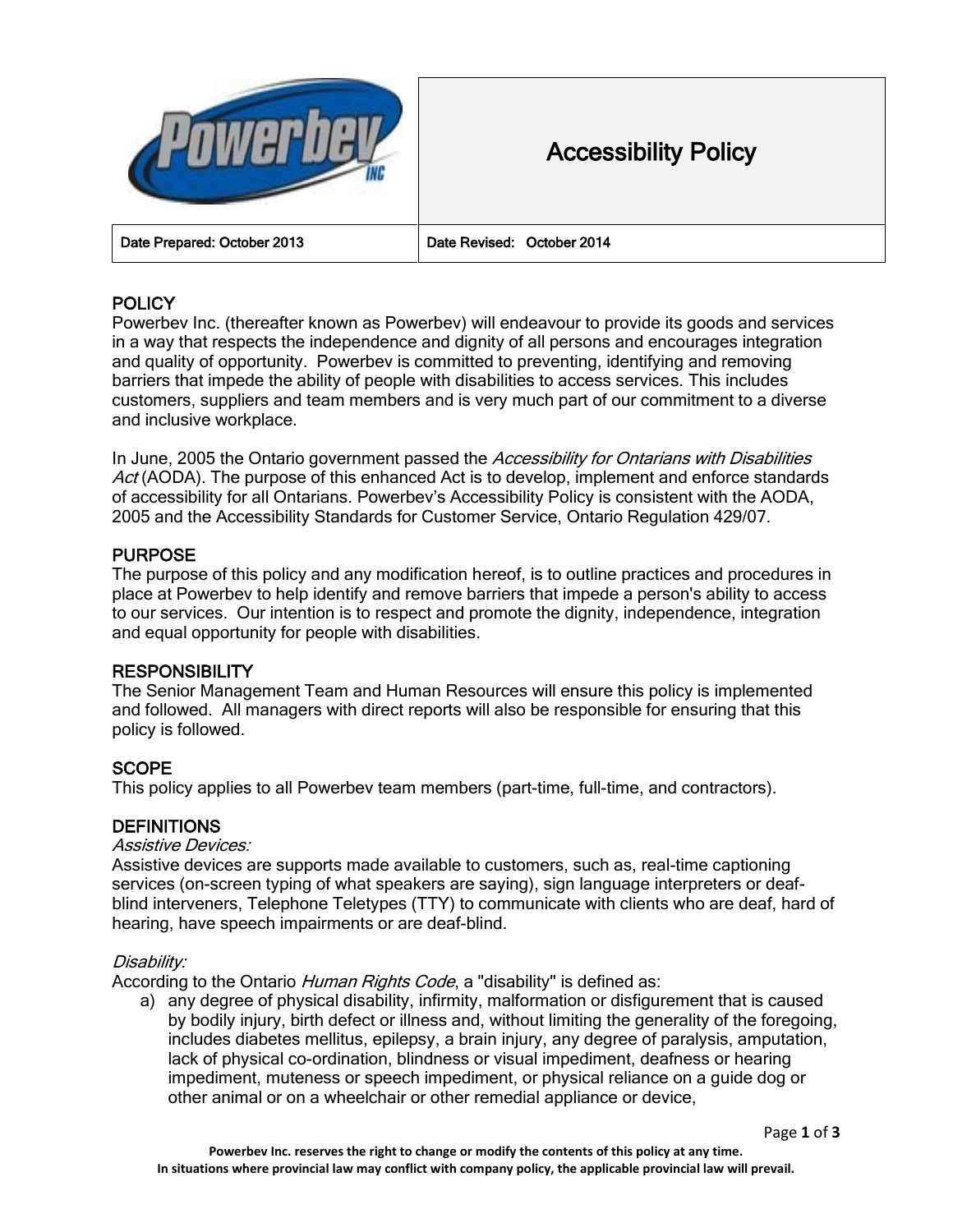

## Accessibility Policy

| Date Revised: October 2014 |
|----------------------------|
|----------------------------|

- b) a condition of mental impairment or a developmental disability,
- c) a learning disability, or a dysfunction in one or more of the processes involved in understanding or using symbols or spoken language,
- d) a mental disorder, or
- e) an injury or disability for which benefits were claimed or received under the insurance plan established under the Workplace Safety and Insurance Act, 1997.

The definition includes disabilities of different severity, visible as well as non-visible disabilities.

#### Personal Assistive Devices:

For the purpose of this policy, personal assistive devices are personal supports used by persons with disabilities that enable them to carry out the activities of daily living. Power-mobility devices (power wheelchairs or scooters) are regarded as personal assistive devices.

#### Service Animals:

Service animals are used by people with many different kinds of disabilities. Examples of service animals include dogs used by people who are blind, hearing alert animals for people who are deaf, deafened or hard of hearing, and animals trained to alert an individual to an oncoming seizure and lead them to safety.

#### Support Person:

A "support person" accompanies a person with a disability, in order to help with communication, mobility, personal care or medical needs or with access to goods or services. A support person may be a paid professional, a volunteer, family member or friend.

## PROCEDURE

Powerbev will endeavour to identify and remove barriers to access for people with disabilities. To do so, Powerbev will permit personal assistive devices and the use of service animals and support persons. Powerbev will provide assistive devices where reasonable and necessary. In addition, Powerbev will train team members about key principles and accessibility strategies to ensure that communication with persons with disabilities is respectful and done in a manner that takes into account such persons' disabilities.

## SERVICE DISRUPTIONS

In the event of a temporary disruption at the office, reasonable steps will be taken to advise persons with disabilities who might be affected by the disruption. In particular, Powerbev will identify the reason for the disruption, its expected duration, and a description of alternate services or facilities. The notice will be placed in an obvious location on the premises.